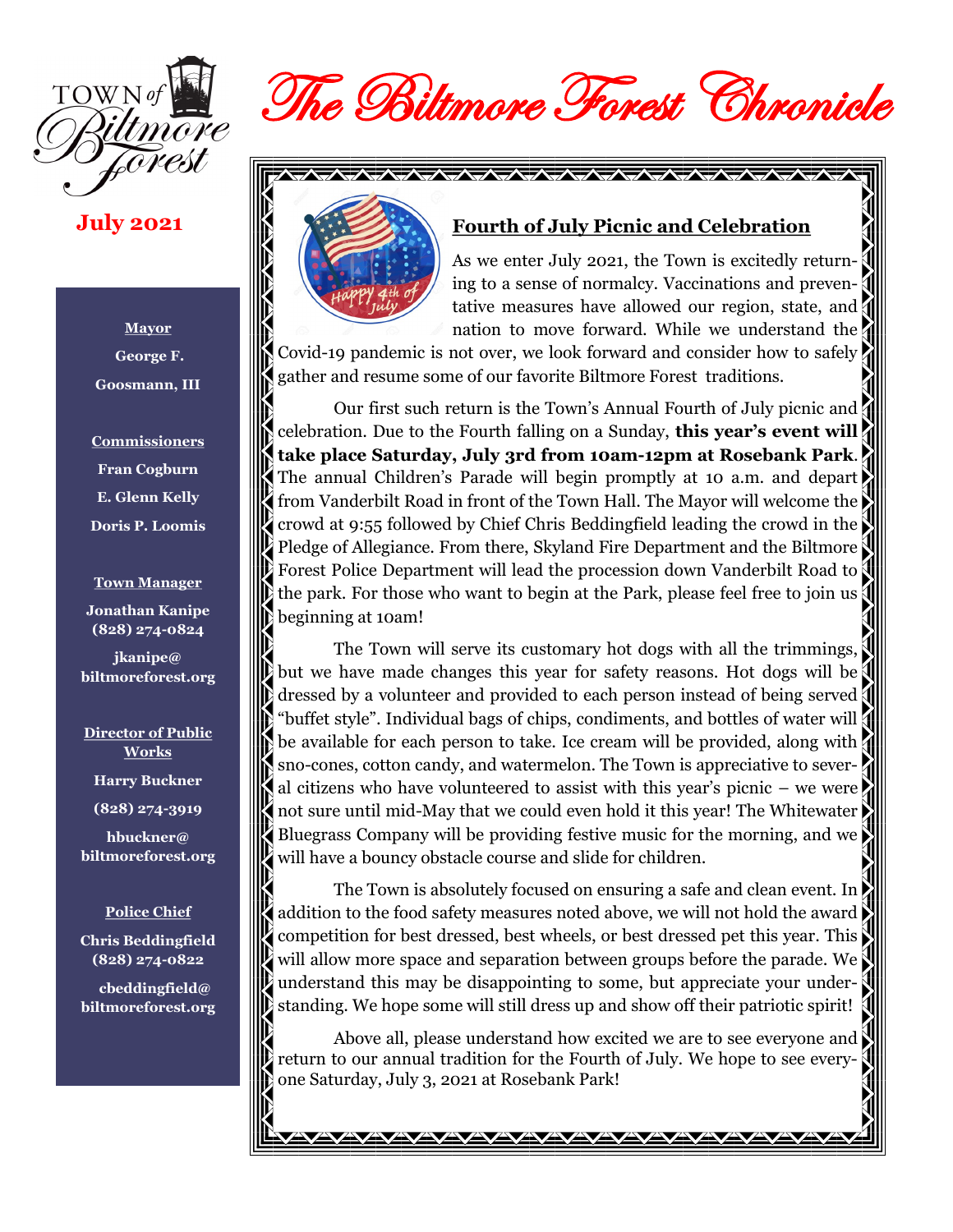# **PUBLIC WORKS**

## **EMPLOYEE ANNIVERSARIES**

Gabriel Crespo **16 years**

Laura Jacobs

**12 years**

Jonathan Kanipe

**7 years**

Charles Tesner

**6 years**

Eric Anderson

**2 years**

Shannon Kimbrough **2 years**

Debbie Hill

**1 year**

Town Public Works staff has placed three dog waste bags and containers in the Town during the past few months. This is the first step in our efforts to provide easy, accessible, and appropriate places for dog waste to be thrown away. A breakdown of those three locations is provided at this end of this article. Town staff will place several more in heavily walked areas over the next few months. Please properly dispose of dog waste in these containers, containers at the parks, or at your home.

In a previous newsletter, we discussed how dog waste helps contribute to pollution in streams, creeks, and rivers. Certainly, other wildlife living in our forest contributes to this problem as well – but we can be proactive with the part *we control* by depositing dog waste appropriately. Bagged dog waste left on the roadside is also unsightly and impolite to your neighbors – in addition to being a violation of the Town's littering ordinance. With opportunities for appropriate disposal provided, the Town will begin proactively enforcing this littering ordinance related to dog waste bags left on the street, right-of-way, or private property when possible. Please help us ensure the beauty of Biltmore Forest by picking up after your dog.

#### *Current Dog Waste Container Locations*

*Intersection of Cedarcliff Road and Forest Road Vanderbilt Road, south of Rosebank Park Pathway between Greenwood Place and Westwood Road Rosebank Park & Greenwood Park*

#### **New Employees**

The Town recently hired Krystal Curtis as our new Finance Director and Tax Collector. An extensive search was conducted and Ms. Curtis stood out for her knowledge and experience. Ms. Curtis is a native of Buncombe County, graduated from North Buncombe High School, and is completing her Bachelor of Science Degree in Business and Law from Western Carolina University. Ms. Curtis previously worked in the Buncombe County Tax Department. The Town is thrilled to have her on board – please welcome her when you stop by Town Hall!

Please also welcome back Officer Kevin Clark. He has been with the Biltmore Forest Police Department since August 2004, when he was hired as a fulltime officer with the department. Officer Clark went to part-time status in December 2009 so he could pursue a business opportunity. In May of this year, he expressed interest in returning to full-time status. His promotion brings the Police Department to full staff.

Prior to joining the Biltmore Forest Police Department in 2004, Officer Clark served with the United States Marine Corps, Fletcher Police Department, and the Buncombe County Sheriff's Department.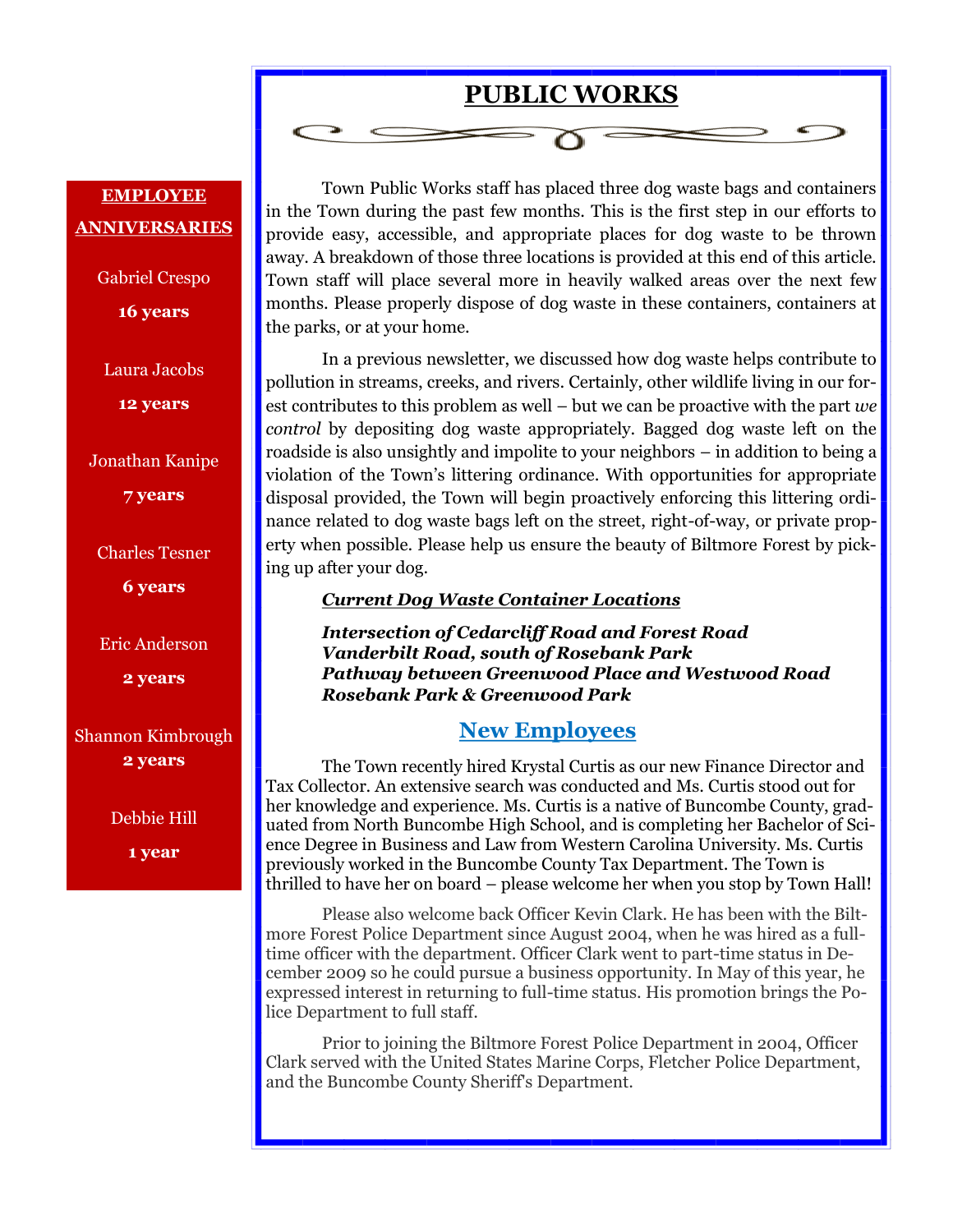

We live in very challenging times. Change is a word heard often, though many do not take time to think about how constant change is in our world. Society is in a constant state of change and evolution. Many are resistant to change, but change is inevitable. Each individual person is different, with different beliefs and opinions - some agree with various stages of change while others disagree. If we all agree that change is going to happen, and strive to be a positive part of the solution, the glass becomes half full and we are all work toward to the same goal.

One great change we are all undergoing is our slow transition out of the pandemic. Covid-19 unexpectedly and instantly changed all of our lives. Hopefully, we will return to some sense of the new normal. As we spend time with friends and family, please make sure not to let your guard down to those taking advantage of others and committing crimes against us. As Sir Robert Peel so brilliantly put it in 1829, *"the people are the police and the police are the people".* Please be observant and vigilant, if you see something say something. Report any suspicious activity to the police. Be a good neighbor, check on your neighbors, and keep an eye out for suspicious activities on their property as well.

I have received several calls and emails asking about our level of policing Biltmore Forest. I want to reassure all our residents and business owners that the Police Department stands ready to protect you and keep you safe. We are fully staffed, well equipped, and highly trained. It is our pleasure to serve in such a wonderful and supportive town. We strive to maintain and continuously improve the high level of service to Biltmore Forest. If I can assist in anyway, please do not hesitate to contact me at the police department.

~Chief Chris Beddingfield

#### **Summer Crime Prevention Tips**

Lock your doors, including the garage door. Unlocked doors are open invitations to intruders. If leaving town, contact the police department to have your residence put on a house check.

Don't post on social media that you are leaving town, and wait to post photos after you return from your trip.

Always lock your car doors and roll up your windows when you leave your car - even when it is in your driveway.

Be alert for children playing in neighborhoods and residential areas. Young children may be more concerned about catching a ball that rolls into the street than watching for vehicles coming toward them.

Be mindful of those walking throughout the Town, and for walkers, please remember to walk **facing** traffic. This is a state law that allows oncoming vehicles to see you and you to see them.

# **ACodeRED**

**Join the CodeRed notification system which keeps citizens informed in the event of emergency situations and community alerts. You may visit the Town's website at biltmoreforest.org to sign up for notifications via email, text, and phone call.**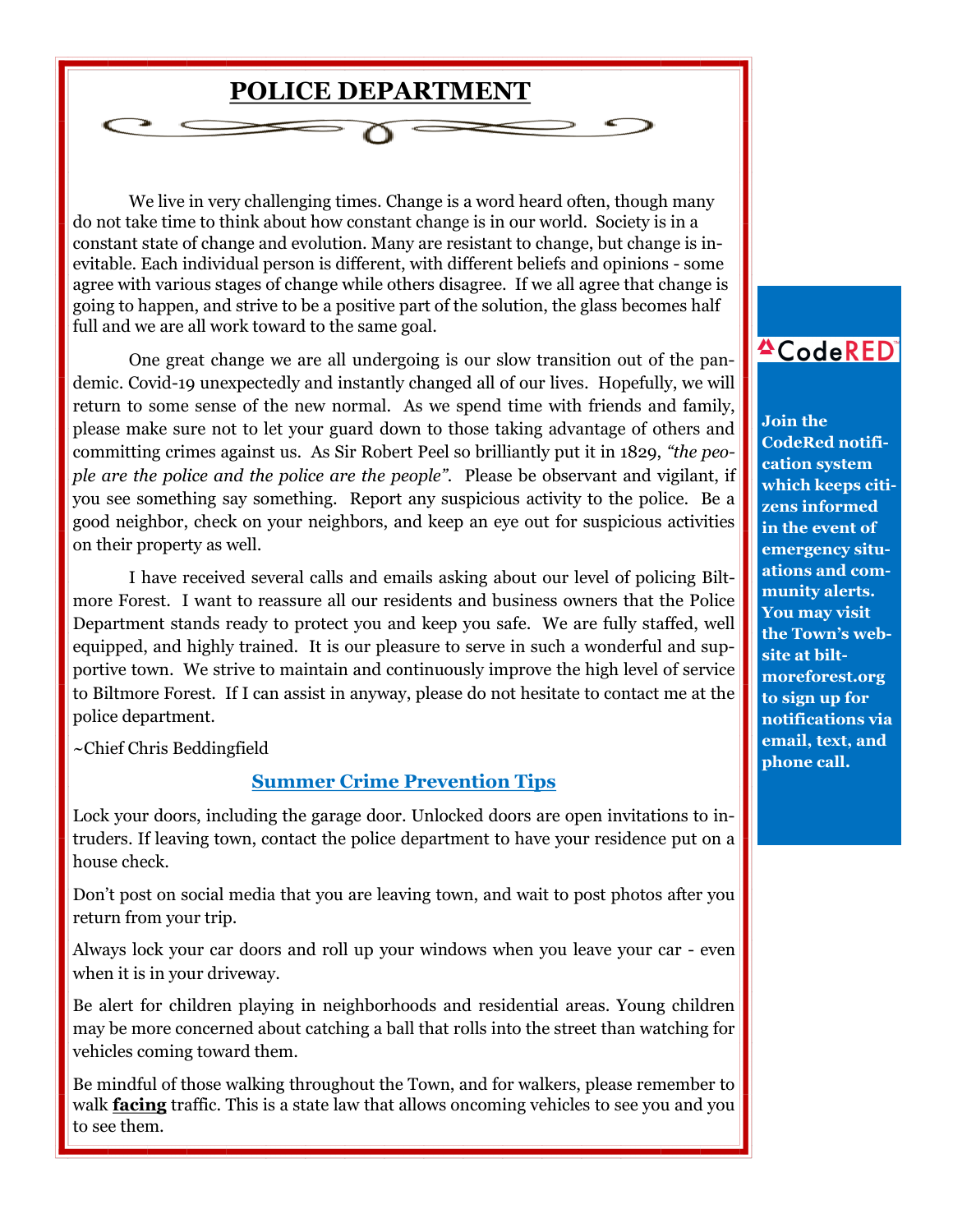# **Food Truck Fridays**

A new tradition started in May this year, as the Town embarked on its first Food Truck Friday event. The Friends of Biltmore Forest Committee has done a great job coordinating food truck vendors and providing an exciting chance for friends and neighbors to get together. We have learned great deal from our first two events and continue working on improvements for the next two months. We are hopeful this will become an annual tradition, and with knowledge gained this year, we will continue enhancing this event for Biltmore Forest.

Please mark your calendars for our two remaining food truck events in July and August. Each event takes place at Rosebank Park from 5-8 pm on the date listed below.

#### **July 9 – Cecilia's Kitchen and Pelican's SnoCones**

#### **August 13 – Doc Brown's BBQ and Pelican's SnoCones**

**September 10 – Appalachian Chic and Pelican's SnoCones**

*\*Please note, if there is a significant change of rain or inclement weather, the event will be postponed to the following week. The Town will send out CodeRED messages if this occurs.*



## **Planning and Land Use Information**

The Town recently adopted revisions to its Zoning Ordinance. These revisions were required by changes to the State of North Carolina's land use and development regulations. The amended ordinance complies with all state law changes and is effective July 1, 2021. A second part of the new state law requires Towns perform a comprehensive planning effort and adopt this plan by July 1, 2022. Beginning this fall, the Town Planning Commission and Town staff will begin reaching out with information related to this effort. This may include public meetings, surveys, and other input from residents regarding the Town's land use planning and zoning. Keep an eye out for this information in the next few months!

As always, *please* check with Town Hall prior to beginning any landscaping or construction project. This includes, but is not limited to, tree removals, hardscape design, fence, wall, and gate installations, additions to existing structures, and driveway realignments. While some projects do not require formal Town approval or review, it is much simpler for all residents and their contractors to ask the Town staff for assistance. We are happy to provide a simple review that ensures compliance with the Town's Zoning Ordinance. When a permit is required, we are happy to assist with this application process. Please contact us at any time with questions regarding your project ideas.